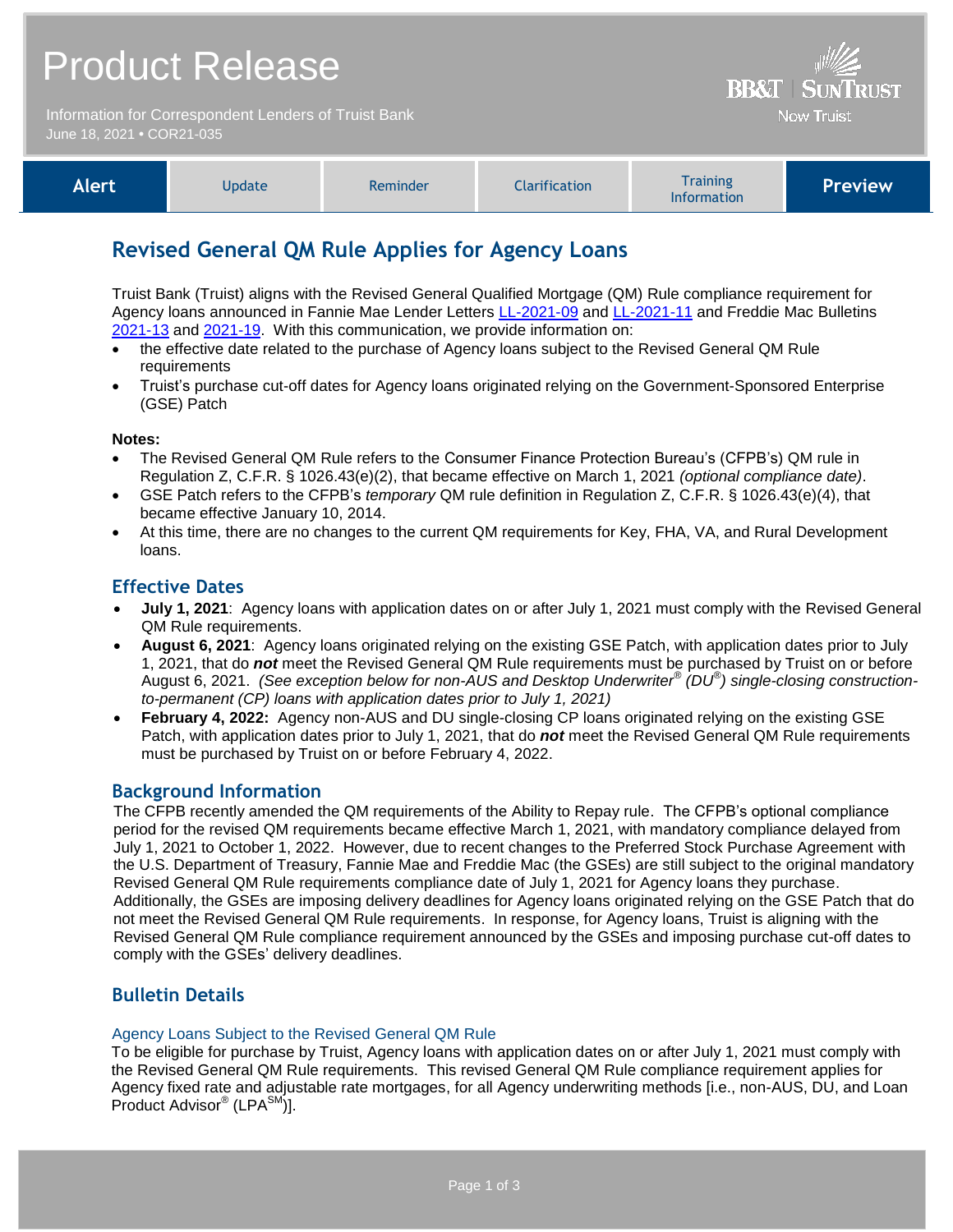# Product Release

Information for Correspondent Lenders of Truist Bank June 18, 2021 **•** COR21-035



## **Bulletin Details, continued**

Agency Loans Subject to the Revised General QM Rule, continued Impacted Agency loan programs/loans include the following:

- Standard Agency
- Agency Plus
- Agency Plus Select
- HomeReady®
- Home Possible<sup>®</sup>
- Texas Section 50(a)(6)
- CorrAdvantage

Elimination of the GSE Patch and use of the new annual percentage rate (APR) to average prime offer rate (APOR) spread thresholds, including the short-term ARM QM APR calculation as required by the Revised General QM Rule, are the most notable impacts of this change for Agency loan originations. We urge Correspondent lenders to consult with their Compliance Officer or Legal Counsel for information, interpretation, and/or additional requirements related to the Revised General Qualified Mortgage Rule.

*Note: Due to the CFPB's March 1, 2021 optional compliance date, Truist acknowledges that some Correspondent Lenders may have already started applying the Revised General QM Rule requirements to their pipeline of Agency loan originations. These loans originated in compliance with the Revised General QM Rule requirements are acceptable now for purchase by Truist.* 

#### Purchase Deadlines for GSE Patch Loans

To meet Fannie Mae and Freddie Mac's delivery requirements, Agency loans originated relying on the existing GSE Patch, with application dates prior to July 1, 2021, that do *not* meet the Revised General QM Rule requirements must be purchased by Truist on or before August 6, 2021.

**Exception:** Agency non-AUS and DU single-closing CP loans originated relying on the existing GSE Patch, with application dates prior to July 1, 2021, that do *not* meet the Revised General QM Rule requirements must be purchased by Truist on or before February 4, 2022.

GSE Patch loans with application dates prior to July 1, 2021 that also meet the Revised General QM Rule requirements are not subject to the purchase deadlines outlined above. See the table below for additional reference.

| <b>Agency Loans</b>          |                                            |                                                                                                                                       |  |  |  |
|------------------------------|--------------------------------------------|---------------------------------------------------------------------------------------------------------------------------------------|--|--|--|
| <b>Application Date</b>      | <b>Applicable QM Rule(s)</b>               | <b>Truist's Purchase Deadline</b>                                                                                                     |  |  |  |
| Prior to July 1, 2021        | Existing Temporary GSE QM Rule (GSE Patch) | August 6, 2021 (excludes non-AUS and<br>DU single-closing CP loans)<br>February 4, 2022 for non-AUS and DU<br>single-closing CP loans |  |  |  |
|                              | <b>Revised General QM Rule</b>             | N/A                                                                                                                                   |  |  |  |
| On and After July 1,<br>2021 | <b>Revised General QM Rule</b>             | N/A                                                                                                                                   |  |  |  |

#### Revised Materials

We will publish the following impacted product materials, reflecting updates to support this change, on July 1, 2021.

- Section 1.05: Underwriting
- Section 1.35: Compliance Overview